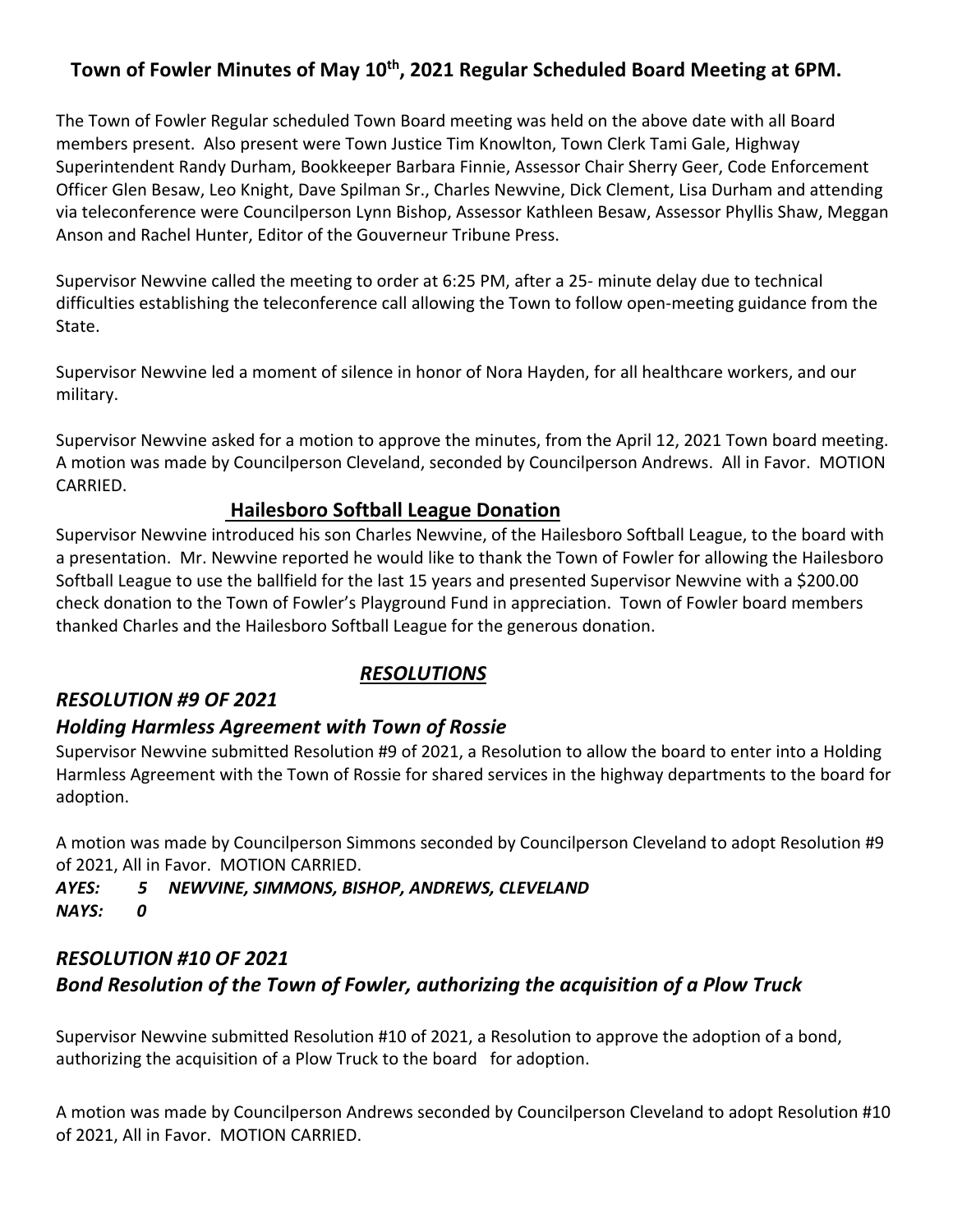#### *AYES: 5 NEWVINE, SIMMONS, BISHOP, ANDREWS, CLEVELAND*

*NAYS: 0*

#### **OPENING OF BIDS RECEIVED FOR ROAD WORK 2021**

Councilperson's Simmons, Andrews, and Cleveland opened and read out loud the 3 bids received from Hanson Aggregates, Barrett Paving and Sheehan(Windy Point) for Road Work 2021. All three bids were received by 4:00PM on Monday May 10, 2021 and included NON -COLLUSIVE BID Certificates.

#### **ROAD BID RESULTS 2021**

| <b>BIDDER</b>                     | <b>Byrns</b> | <b>Swiss Hill</b> | <b>Shantyvile</b> | <b>Project Total</b> |
|-----------------------------------|--------------|-------------------|-------------------|----------------------|
| <b>Barrett Paving</b>             | \$215,726.50 | \$111,884.00      | \$54,696.00       | \$382,306.50         |
| Hanson                            | \$191,401.20 | \$101,376.20      | \$49,509.95       | \$342,287.35         |
| Sheehan(Windy Point) \$314,900.00 |              | \$175,800.00      | \$79,400.00       | \$570,100.00         |

After some discussion, a motion was made by Councilperson Andrews seconded by Councilperson Cleveland to accept all 3 bids and award the 2021 road work to the lowest bidder, Hanson Aggregates. All in Favor. MOTION CARRIED.

#### **OPENING OF BIDS RECEIVED FOR PAVING WORK 2021**

Councilperson's Simmons, Andrews, and Cleveland opened and read out loud the 3 bids received from Full Service Paving, Barrett Paving and Sheehan(Windy Point) for Paving Work 2021. All three bids were received by 4:00PM on Monday May 10, 2021 and included NON -COLLUSIVE BID Certificates.

#### **PARKING LOT BID RESULTS 2021**

| <b>BIDDER</b>                    | <b>ZONE A</b> | <b>ZONE B</b> | <b>Project Total</b> |
|----------------------------------|---------------|---------------|----------------------|
| <b>Barrett Paving</b>            | \$31,587.00   | \$79,073.00   | \$110,660.00         |
| <b>Sheehan(Windy Point)</b>      | \$37,200.00   | \$84,200.00   | \$121,400.00         |
| <b>Full Service Paving Opt 1</b> | \$39,930.00   | \$84,304.00   | \$124,234.00         |
| <b>Full Service Paving Opt 2</b> | \$43,923.00   | \$89,668.00   | \$133,591.00         |

After some discussion, a motion was made by Councilperson Cleveland seconded by Councilperson Andrews to accept all 3 bids and table the bids for further review by the Highway Superintendent. All in Favor. MOTION CARRIED.

## **Town Department Reports**

#### **Justice Department**

Town Justice Tim Knowlton: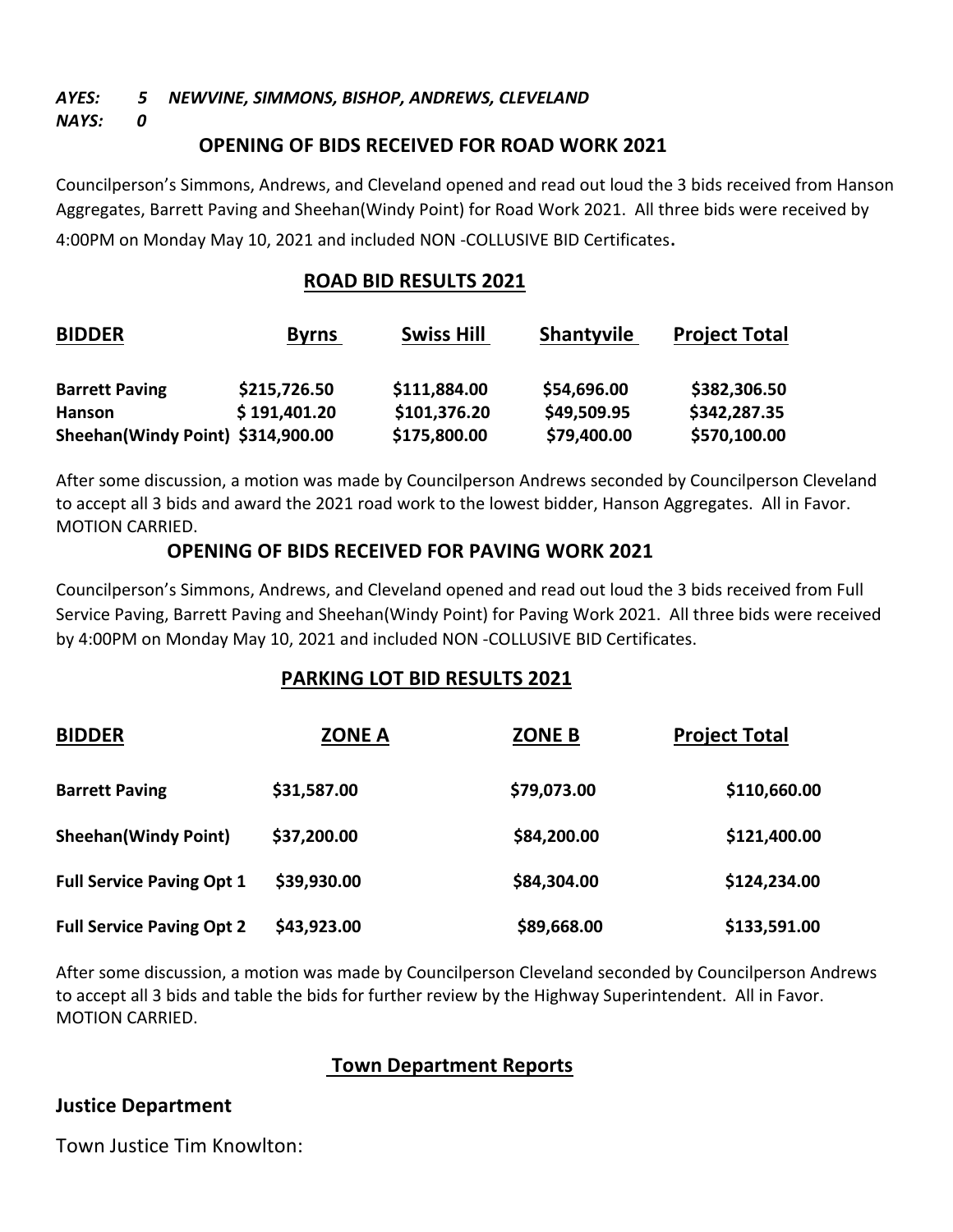- Distributed documentation penned by St. Lawrence County Office of the District Attorney on a newly implemented traffic reduction procedure involving vehicle or traffic citations to the board.
- Discussed the process involved for individuals wishing to seek a traffic reduction now involves paying a \$50.00 one -time fee and completing an online course within 10 days of starting it.
- Reported he had learned about the new change from Court Clerk Irma Ashley, who had received an email on the matter, adding he felt the change was poorly presented to the justices by the DA's office and was sure there was going to be some negative feedback from the public regarding the change.
- Stated with St. Lawrence County still lacking behind in internet service to some areas, the new procedure is going to make it difficult for some to receive a reduction, and more costly, with no real answer to where the \$50.00 fee for the class is going.
- Reported anyone with questions can call the Town of Fowler court office or visit the District Attorney's page on stlawco.org.

Supervisor Newvine thanked Town Justice Knowlton for his report.

## **Bookkeeper**

Bookkeeper Barbara Finnie:

- Presented cash balance month ending April 30, 2021 reports and budget balance reports, to the board for their review.
- Reported the general fund is 34.57 % spent and is closer to where it should be this month, stating the reasons for it reflecting to be overspent is due to the spending on the HAP Program and the new IT upfront onboarding costs.
- Reported on the  $2^{nd}$  quarter sales tax monies received.

Supervisor Newvine thanked Bookkeeper Finnie for her report.

## **Assessors**

Assessor Chair Sherry Geer reported:

- The assessors have been sitting with the tax roll.
- Reminded anyone wishing to grieve their land taxes that this year Grievance Day is May 25<sup>th</sup> from 4PM to 8PM at the Town Hall.
- Reminded anyone who will be turning 65 this year that they can still apply for the Enhanced Star credit.

Supervisor Newvine thanked Assessor Chair Geer for her report.

## **Historian**

Historian Karen Simmons reported:

- It remains quiet in the historian's office.
- She received an email concerning a research request.

# **Animal Control**

Councilperson Karen Simmons reported for Dan Moyer who was not in attendance: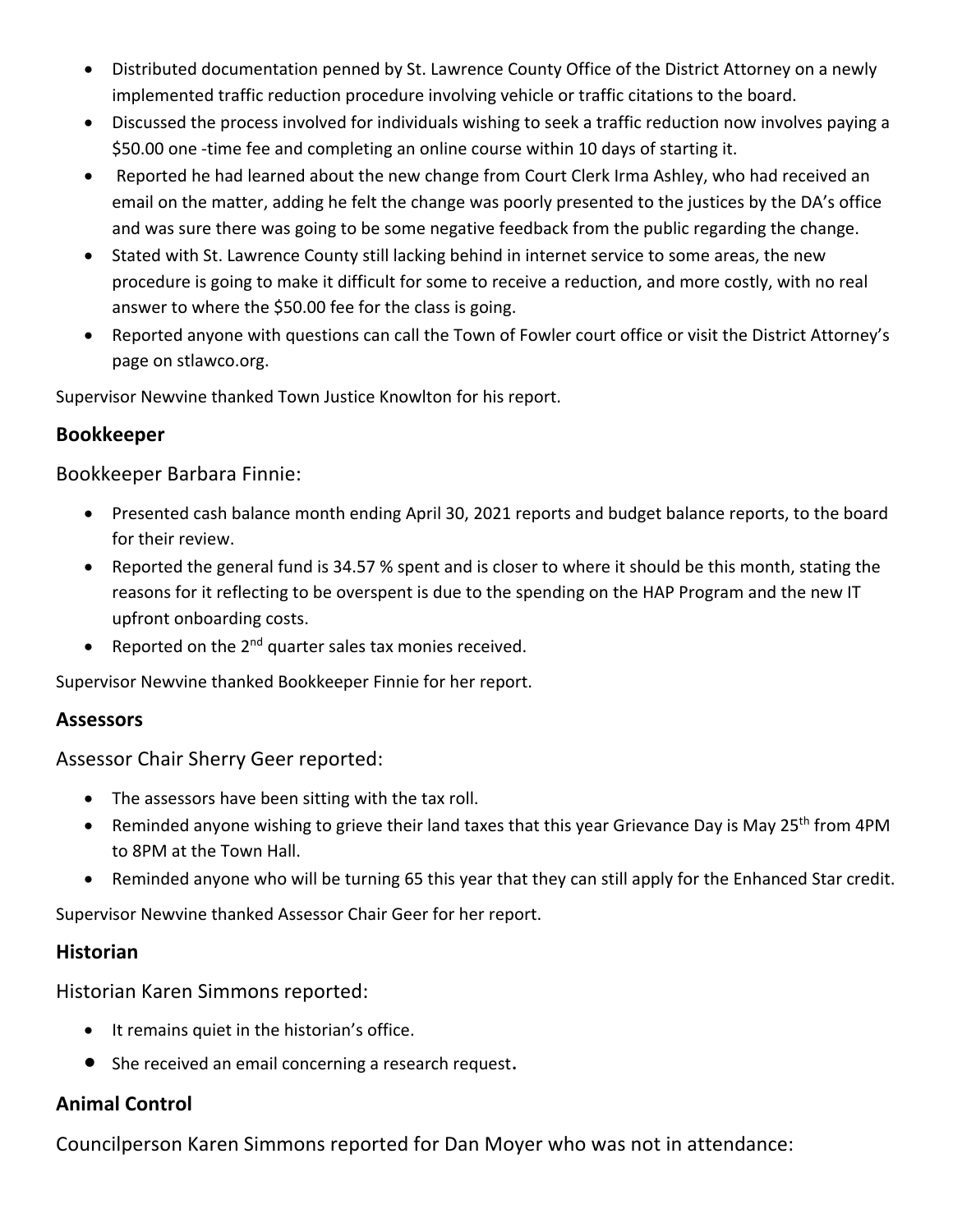• 2 dogs were found to be running at large on the Emeryville Road. The dog's Owner was located and the dogs were unlicensed.

#### **Beaver Control**

Councilperson Karen Simmons reported for Moyer's Wildlife Control**:**

• He had taken 3 beaver on the Emeryville Road, and 2 more beaver on the Shantyville Road.

#### **Code Enforcement:**

Code Enforcement Officer Glen Besaw reported:

- He has been checking on the boat launches and picking up any garbage.
- He has been issuing lots of building permits.

## **Town Clerk**

Town Clerk Tami Gale reported:

- DEC commissions for the month were \$19.09, with total DEC sales being \$650.00, she had issued 2 certified marriage transcripts, 1 marriage license, 1 Certified Death Certificate, licensed 27 dogs, handled 10 building permits, taken in \$10.00 in kennel fees and \$20.00 for the dog in the kennel to receive its rabies shot, and collected .50 cents for photocopies.
- She has attended a virtual conference sponsored by the New York State Town Clerk's Association on April 26,27,28. The conference included municipal ethics, cemeteries 101, policies and procedures for Towns, record management, Town board audit of the Town Clerk's books, and Sporting Licenses with the DEC.
- 2 lifeguards had been approved for lifeguarding duties by the Dept of Health and the search for more lifeguards continues.
- She had received two more donations to the HAP program in memory of Karen Bressette. They were made by Mike & Ann Maroun and Sharon Larsen.
- A \$ 253.05 deposit was made into the playground fund from a scrap metal check totaling \$227.05 and t-shirt and hat sales from left-over family day apparel totaling \$26.00.
- Bottle and Can money totaling, \$120.40 was received on April 26, 2021 and turned in to the bookkeeper.
- Barkleys Safe and Lock and Advanced Business Systems were at the Town Hall on May 6<sup>th</sup> to reset key fobs and perform the new phone system migration.

Supervisor Newvine thanked Town Clerk Gale for her report.

## **Highway Department**

Highway Superintendent Randy Durham reported:

## **On Excess Equipment**

• The roller that was declared excess equipment at the April Town board meeting has a bid price of \$2,175 at present time on Auctions of America, with the bidding set to close at 8PM this evening. He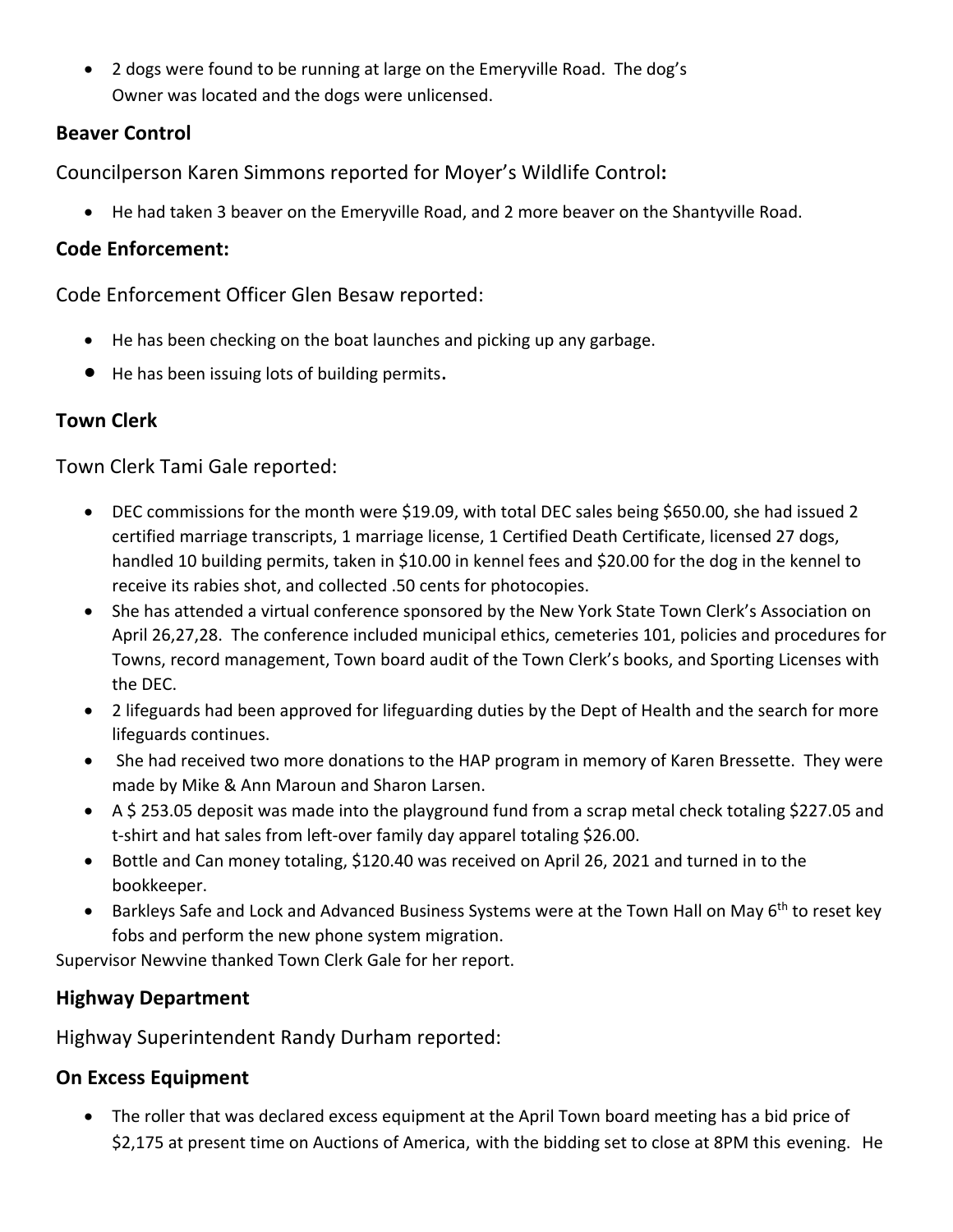reported since the last board meeting BOCES has contacted him and are interested in the roller and asked the board their thoughts on the matter.

Councilperson Andrews questioned the issue of the rollers' safety, which is why the Town had declared it as excess, and it going to BOCES for safety concerns. After further discussion, a motion was made by Councilperson Simmons seconded by Councilperson Andrews to donate the roller to BOCES with the stipulation that they sign a waiver. All in Favor. MOTION CARRIED.

• Reported paving will be done in July this year.

## **Election Days' Time Off for Highway Department**

• Sighting concerns of congestion at the Fowler Town Hall parking lot during the 2020 General Election by Supervisor Newvine, Hwy. Superintendent Durham asked the Town board their thoughts about giving the Highway employees time off for the Primary Election June 22, 2021, and for the General Election November 2, 2021. After some discussion, it was the consensus of the board that the highway workers should not work on those days to lessen the congestion in the Fowler Town Hall parking lot.

## **Councilmembers**

## **Councilperson Scott Cleveland:**

- Reported he is signed up to take a 2-day virtual "Town Finance School 2021" presented by the Association of Towns on May 19<sup>th</sup> and 20<sup>th</sup>.
- Reported he had been up to check on the playground, and the park is clean and had no problem with garbage.

## **Councilperson Lynn Bishop**:

- Asked about the milling of the roads. Hwy. Superintendent Durham reported that when the roads are milled, they will use it for the base.
- Asked about the door that was blown off and was hanging on the salt barn. Hwy. Superintendent Durham reported it had been removed.
- Asked Hwy. Superintendent Durham if the mowing crew had been given a key for the storage lot. Hwy. Superintendent Durham reported he would get them one.

## **Councilperson Jeff Andrews**:

- Asked about a tire bill for the Grader and if the bill was for 1 or 2 tires. Hwy. Superintendent Durham reported it was for 1 tire.
- Asked about the progress of the pavilion. Supervisor Newvine replied it is coming along slowly. Town Clerk Gale added she had ordered the overhead door from Kelly Sales.

#### **Councilperson Karen Simmons**:

• Asked if Hwy. Superintendent Durham had hired anyone yet. Hwy. Superintendent Durham reported he had received 2 applications and has not hired anyone for the position yet.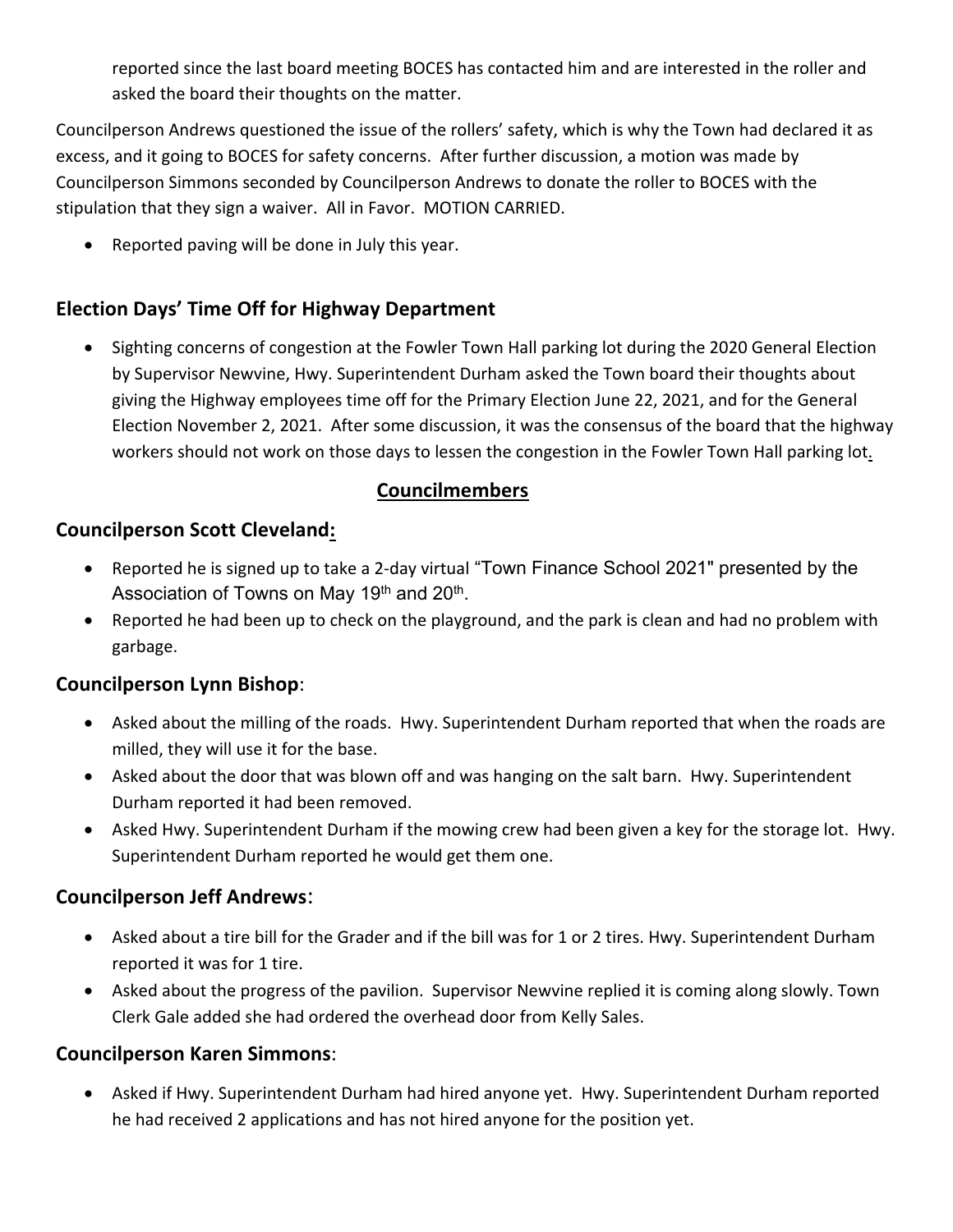- Asked Councilperson Cleveland if the playground needed more chips. Councilperson Cleveland replied, the playground chips looked good since they had been raked.
- Reported she would like to get the Tri-County Marker sign installed this summer.
- Thanked Charles Newvine for the donation he presented earlier in the meeting.
- Reported there is a rummage sale going on during the month of May specifically being held to benefit the SOS and HAP programs. She had visited the garage sale and reported the proceeds to date to be \$400.00. Councilperson Simmons thanked the ladies for their efforts.
- Reported that the next SOS Program care package delivery to seniors will be either the end of June or the beginning of July.

#### **Supervisor Ricky W. Newvine:**

- Reported he had asked Kris Bice to repair 7 sections to the right side of the fence at the Hailesboro ballfield. The work included pulling poles, pouring concrete and re-attaching fencing.
- Reported the Town of Fowler had received an invitation to attend the Memorial Day Parade in Gouverneur.
- Reported he has received a second call concerning the lack of internet service at Sylvia Lake and has put a call into Senator Patty Ritchie's office.
- Reported he had been contacted by BOCES and they will be forwarding the yearly agreement for him to execute.

#### **Discussion on Assessing Department**

Supervisor Newvine reported he had consulted with Town attorney Henry Leader regarding Sherry Geer's residency and her ability to remain an assessor for the Town of Fowler until the end of the year. Supervisor Newvine reported Town attorney Leader advised the Town not to sign a contract as requested by Assessor Chair Geer at the April 12th Town board meeting. Instead, he advised the Town to appoint Sherry Geer as an assessor to a three- month term, re-appoint her at the end of the three- month term to another three -month term, which would take her to the end of the year. Supervisor Newvine stated it will be a part of the minutes and she will be guaranteed to know that she will be appointed.

Assessor Chair Geer asked the board for some time to think about the appointment recommendation by Town attorney Leader. Supervisor Newvine advised Assessor Chair Geer the board would like to resolve this matter now.

After further discussion, Assessor Geer asked why the Town board had to act at all. Supervisor Newvine reported the Town attorney states she is in violation of New York State Law residency requirement. The option to what they are offering her, is to be vacated from office, be without a job and she would have to enter into litigation to get the job back, and he does not want to see us go through all of that. Assessor Chair Geer stated she hates the fact that the Town has wasted tax-payer's dollars on attorney fees on the matter. Supervisor Newvine replied the Town has to follow the law. The Town attorney tells the board what the law is, and they pay him for his knowledge of the law.

After further discussion, Assessor Phyllis Shaw, attending the meeting via teleconference, asked the board if they agree that Assessor Chair Geer is doing a great job, why can't they do away with the elected assessor, and go with a sole appointed assessor and have the sole appointed assessor be Sherry Geer.